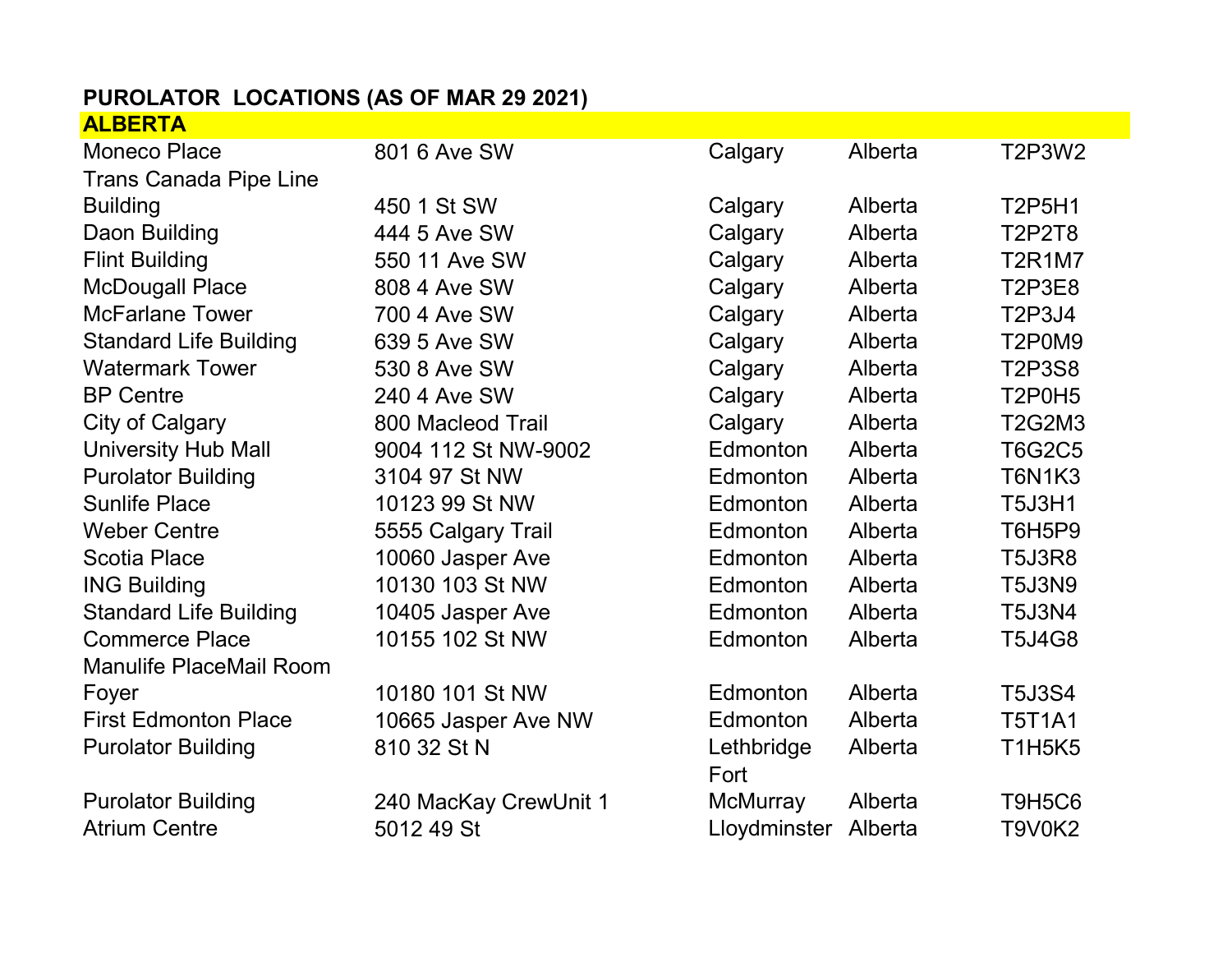| <b>Husky Truck Stop</b><br><b>Purolator Building</b> | 5721 44 St<br>818 A 16 St SW | Lloydminster Alberta<br><b>Medicine Hat Alberta</b> |                                              | T9V0B3<br><b>T1A0B5</b> |
|------------------------------------------------------|------------------------------|-----------------------------------------------------|----------------------------------------------|-------------------------|
|                                                      |                              |                                                     |                                              |                         |
| <b>BRITISH COLUMBIA</b>                              |                              |                                                     |                                              |                         |
| <b>Purolator Building</b>                            | 613 Adams Rd                 | Kelowna<br>Prince                                   | <b>British</b><br>Columbia<br><b>British</b> | <b>V1X7R9</b>           |
| <b>HSBC Building</b>                                 | 299 Victoria St              | George                                              | Columbia<br><b>British</b>                   | <b>V2L5B8</b>           |
| <b>Purolator Building</b>                            | 2801 45 Ave                  | Vernon                                              | Columbia                                     | <b>V1T3N5</b>           |
|                                                      |                              |                                                     |                                              |                         |
| <b>MANITOBA</b>                                      |                              |                                                     |                                              |                         |
| <b>Royal Oak</b>                                     | 3130 Victoria Ave            | <b>Brandon</b>                                      | Manitoba                                     | R7B0N2                  |
| <b>Smitty's Restaurant</b>                           | 1790 Highland Ave            | <b>Brandon</b>                                      | Manitoba                                     | <b>R7C1A7</b>           |
| <b>Brandon Clinic</b>                                | 620 Dennis St                | <b>Brandon</b>                                      | Manitoba                                     | <b>R7A5E7</b>           |
| <b>Newport Centre</b><br>Richardson                  | 330 Portage Ave              | Winnipeg                                            | Manitoba                                     | <b>R3C0C4</b>           |
| <b>BuildingConcourse Level</b>                       | 1 Lombard PI                 | Winnipeg                                            | Manitoba                                     | R3B0X3                  |
| <b>Business Centre</b>                               | 5 Donald Ave                 | Winnipeg                                            | Manitoba                                     | <b>R3L2T4</b>           |
| <b>Main Hydro Building</b>                           | 444 St Mary Ave              | Winnipeg                                            | Manitoba                                     | <b>R3C3T1</b>           |
| Lakeview                                             | 155 Carlton St               | Winnipeg                                            | Manitoba                                     | R3C3H8                  |
| <b>Cargill Building</b>                              | 240 Graham Ave               | Winnipeg                                            | Manitoba                                     | R3C0J7                  |
| <b>Somerset Building</b>                             | 294 Portage Ave              | Winnipeg                                            | Manitoba                                     | <b>R3C0B9</b>           |
| <b>Manulife Building</b>                             | 386 Broadway Ave             | Winnipeg                                            | Manitoba                                     | <b>R3C3R6</b>           |
| 4th Floor Freigh Elevator                            | 93 Lombard Ave               | Winnipeg                                            | Manitoba                                     | <b>R3B3B1</b>           |
| <b>Airport Executive Centre</b>                      | 1790 Wellington Ave106       | Winnipeg                                            | Manitoba                                     | <b>R3H1B2</b>           |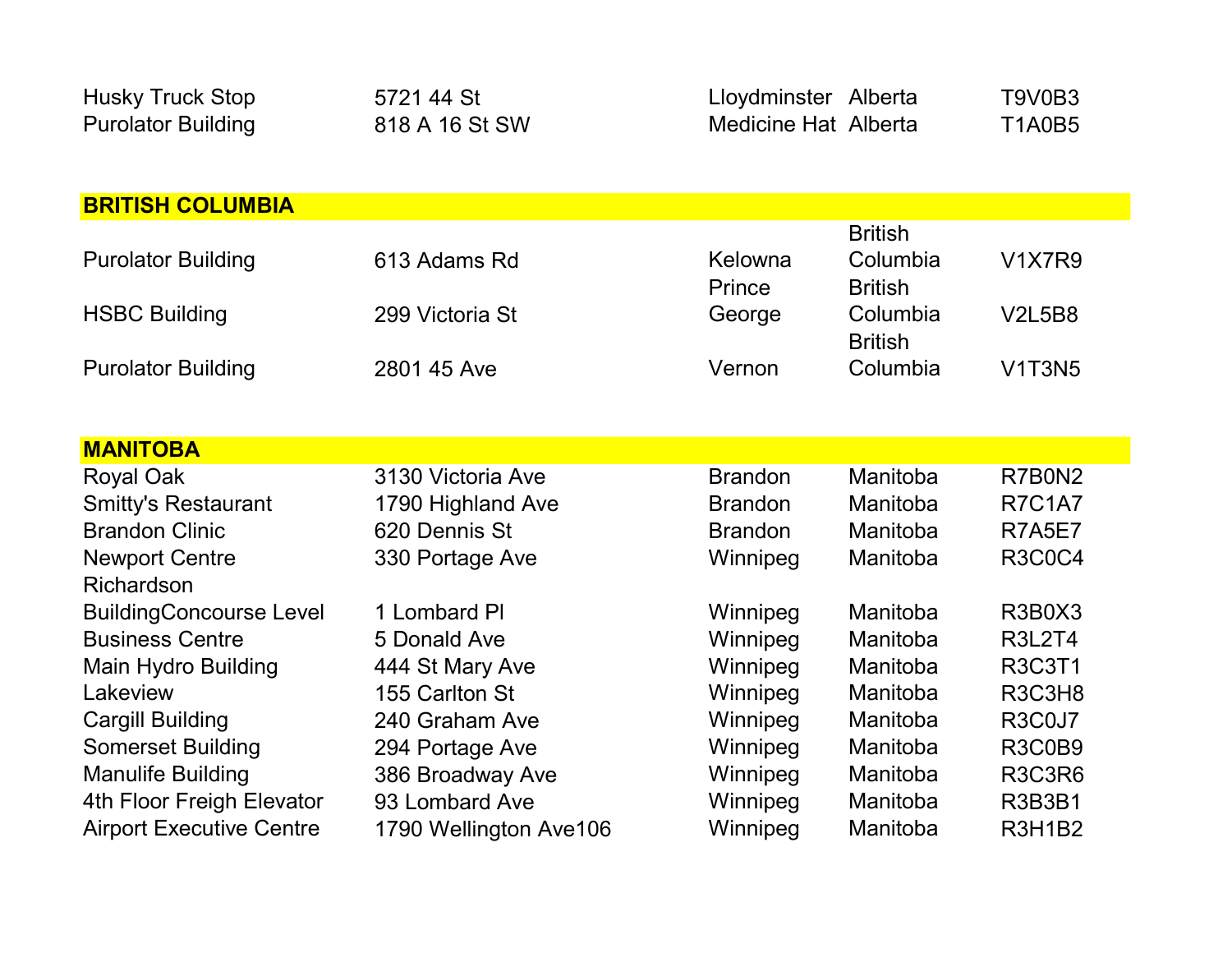| <b>Royal Trust Building</b><br>Seven Evergreen Place<br>Via Rail<br><b>Winnipeg Square Scotia</b> | 330 St Mary Ave<br>7 Evergreen PI<br>123 Main St | Winnipeg<br>Winnipeg<br>Winnipeg | Manitoba<br>Manitoba<br>Manitoba | <b>R3C3Z5</b><br><b>R3L2T3</b><br><b>R3C1A3</b> |
|---------------------------------------------------------------------------------------------------|--------------------------------------------------|----------------------------------|----------------------------------|-------------------------------------------------|
| <b>Bank</b>                                                                                       | 200 Portage Ave                                  | Winnipeg                         | Manitoba                         | <b>R3C3X2</b>                                   |
| <b>NEW BRUNSWICK</b>                                                                              |                                                  |                                  |                                  |                                                 |
|                                                                                                   |                                                  |                                  | <b>New</b>                       |                                                 |
| <b>King's Place</b>                                                                               | 440 Kings St                                     | Fredericton                      | <b>Brunswick</b><br><b>New</b>   | <b>E3B5H8</b>                                   |
| <b>Regent Building</b>                                                                            | 1133 Regent St                                   | Fredericton                      | <b>Brunswick</b><br><b>New</b>   | E3B3Z2                                          |
| <b>TD Tower</b>                                                                                   | 77 Westmorland St                                | Fredericton                      | <b>Brunswick</b><br><b>New</b>   | E3B6Z3                                          |
| <b>Front Entrance</b>                                                                             | 21 Schlumberger Dr                               | Miramichi                        | <b>Brunswick</b><br><b>New</b>   | <b>E1N6J9</b>                                   |
| <b>Blue Cross Building</b>                                                                        | 644 Main St                                      | Moncton                          | <b>Brunswick</b><br><b>New</b>   | E1C1E2                                          |
| <b>Heritage Court</b>                                                                             | 95 Foundry St                                    | <b>Moncton</b>                   | <b>Brunswick</b><br><b>New</b>   | E1C5H7                                          |
| <b>Commerce Building</b>                                                                          | 236 St George St                                 | Moncton                          | <b>Brunswick</b><br><b>New</b>   | E1C1W1                                          |
| The Crandell Buildings                                                                            | 1077 St George Blvd                              | Moncton                          | <b>Brunswick</b><br><b>New</b>   | <b>E1E4K7</b>                                   |
| <b>Champlain Place</b>                                                                            | 477 Paul St                                      | <b>Dieppe</b>                    | <b>Brunswick</b><br><b>New</b>   | E1A4X5                                          |
| <b>Purolator Building</b>                                                                         | 1855 Champlain St                                | <b>Dieppe</b>                    | <b>Brunswick</b>                 | E1A4X5                                          |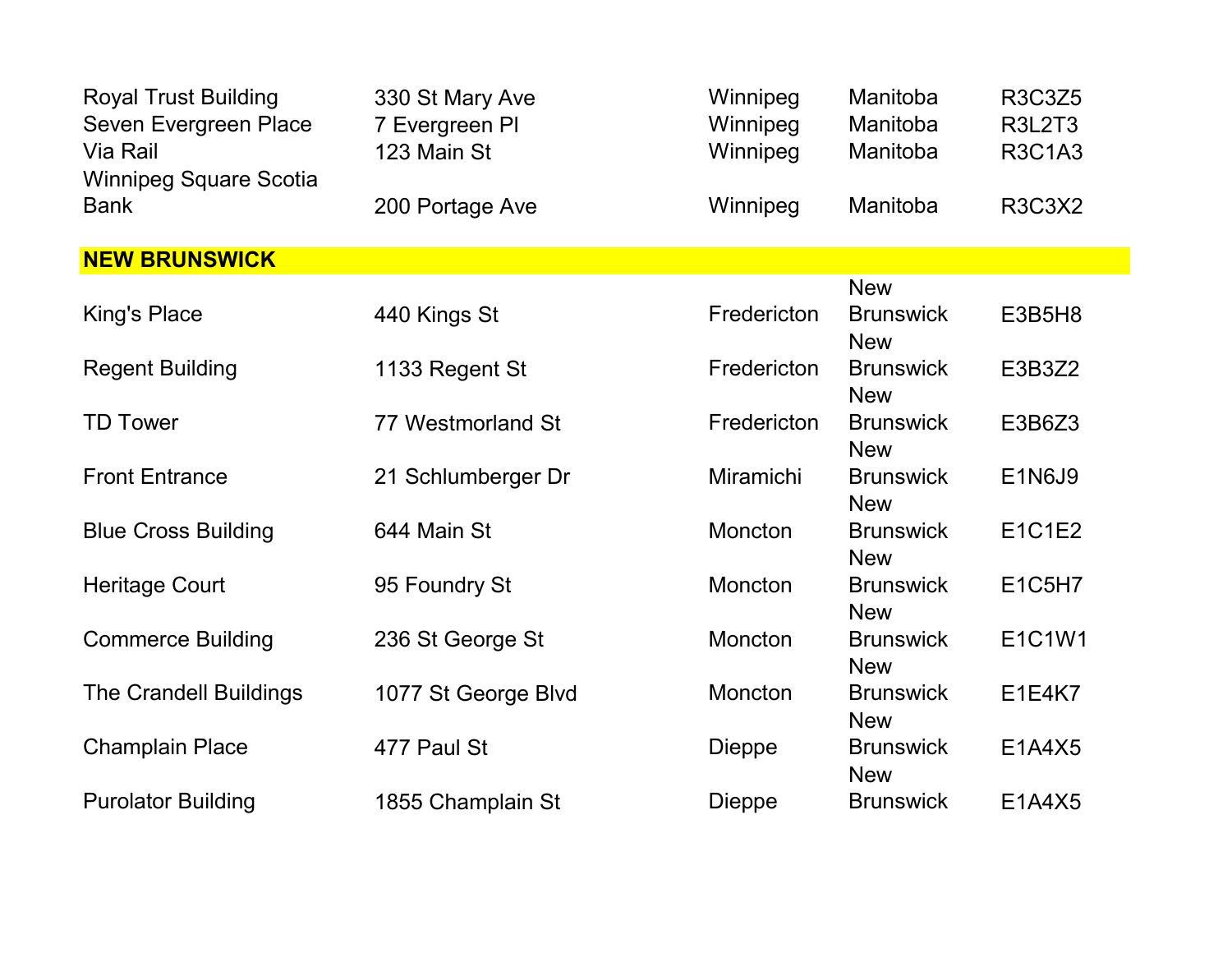| 1595 Bedford Hwy<br>38 Isnor Dr<br>1809 Barrington St<br>1969 Upper Water St<br>25 Roscoe Dr<br>440 Westville Rd<br>45 Weatherbee Rd<br>336 Kings Rd<br>5 Industry Ave | <b>Bedford</b><br><b>Dartmouth</b><br><b>Halifax</b><br><b>Halifax</b><br>Kentville<br><b>New</b><br>Glasgow<br>Mira Road<br>Sydney<br>Yarmouth | Nova Scotia<br>Nova Scotia<br>Nova Scotia<br>Nova Scotia<br>Nova Scotia<br>Nova Scotia<br>Nova Scotia<br>Nova Scotia<br>Nova Scotia | B4A3YA<br><b>B3B1W3</b><br>B3J3K8<br><b>B3J3R7</b><br><b>B4N3V7</b><br><b>B2H2J8</b><br><b>B1M0A1</b><br><b>B1S1A9</b><br><b>B5A4B6</b> |
|------------------------------------------------------------------------------------------------------------------------------------------------------------------------|-------------------------------------------------------------------------------------------------------------------------------------------------|-------------------------------------------------------------------------------------------------------------------------------------|-----------------------------------------------------------------------------------------------------------------------------------------|
|                                                                                                                                                                        |                                                                                                                                                 |                                                                                                                                     |                                                                                                                                         |
| 2600 Matheson Blvd E<br>30 British Columbia Rd                                                                                                                         | Mississauga<br>Toronto                                                                                                                          | Ontario<br>Ontario                                                                                                                  | L4W4J1<br><b>M6K3C3</b>                                                                                                                 |
| 45 Lawson Rd                                                                                                                                                           |                                                                                                                                                 |                                                                                                                                     | M1C2J1                                                                                                                                  |
|                                                                                                                                                                        |                                                                                                                                                 |                                                                                                                                     |                                                                                                                                         |
| 3333 Clemenceau Rue<br>3090 Le Carrefour Boul<br>2550 Daniel Johnson Boul                                                                                              | Quebec<br>Laval<br>Laval<br>Drummondvil                                                                                                         | Quebec<br>Quebec<br>Quebec                                                                                                          | G1C7G8<br><b>H7T2J7</b><br><b>H7T2L1</b>                                                                                                |
| 1825 Haggerty Rue                                                                                                                                                      | le                                                                                                                                              | Quebec                                                                                                                              | <b>J2C5P7</b>                                                                                                                           |
|                                                                                                                                                                        |                                                                                                                                                 |                                                                                                                                     | Scarborough Ontario                                                                                                                     |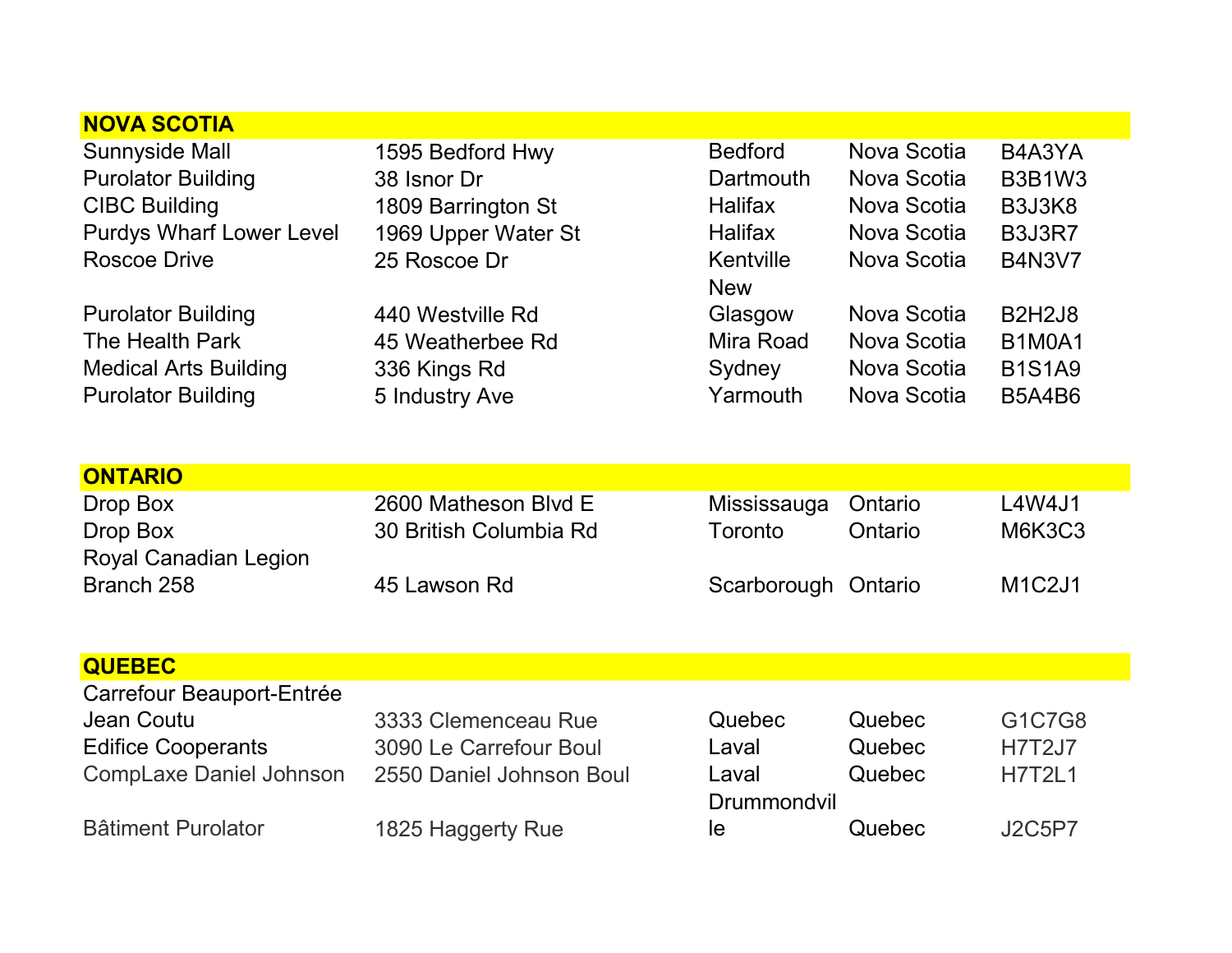| Banque De Hong Kong                                        | 3030 Le Carrefour Boul          | Laval                          | Quebec | <b>H7T2P5</b> |
|------------------------------------------------------------|---------------------------------|--------------------------------|--------|---------------|
| <b>Edifice Tanguay</b>                                     | 5790 Etienne Dallaire Boul      | Levis                          | Quebec | G6V8V6        |
| <b>GaLarie Du Vieux Fort</b>                               | 7777 Rive Sud Boul              | Levis                          | Quebec | G6V6Z1        |
| <b>CompLaxe St CharLas</b>                                 | 1111 Saint-Charles Rue O        | Longueuil                      | Quebec | <b>J4K5G4</b> |
| Agropur                                                    | <b>101 Roland-Therrien Boul</b> | Longueuil                      | Quebec | <b>J4H4B9</b> |
| <b>Tower</b>                                               | 380 Saint-Antoine Rue O         | Montreal                       | Quebec | <b>H2Y3X7</b> |
| La Tour CIBC                                               | 1155 Rene-Levesque Boul O-B-1   | Montreal                       | Quebec | <b>H3B2J6</b> |
| Rotonde                                                    | 1250 Rene Levesque Boul O       | <b>Montreal</b>                | Quebec | <b>H3B4W8</b> |
| Sal La De Courier                                          | 500 D'Armes Plac                | <b>Montreal</b><br>Notre-Dame- | Quebec | <b>H2Y2W3</b> |
| Purolator Inc.                                             | 185 Des Entreprises Rue         | <b>Des-Prairies</b>            | Quebec | J6E0L9        |
| <b>Tour Cote Vertu</b>                                     | 3333 Cote Vertu Boul            | Saint-Laurent Quebec           |        | <b>H4R1Y5</b> |
| Purolator Inc.                                             | 1305 Tees Rue                   | Saint-Laurent Quebec           |        | <b>H4R2A7</b> |
| The 6600 Building                                          | 6600 Transcanada Aut            | Pointe-Claire Quebec           |        | <b>H9R4S2</b> |
| <b>Place Laval</b>                                         | 4 Laval Plac                    | Laval                          | Quebec | <b>H7N5Y3</b> |
| <b>B</b> ftiment de Purolator                              | 7000 Armand Viau Boul           | Quebec                         | Quebec | G2C2C4        |
| Place FLaur De LysPort 3<br><b>Ministere Des Relations</b> | 550 Hamel Boul                  | Quebec                         | Quebec | <b>G1M3E5</b> |
| International                                              | 524 du Bon Pasteur Rue          | Quebec                         | Quebec | <b>G1R5R7</b> |
| <b>Bâtiment Purolator</b>                                  | 510 Quebec Rue                  | Sept-Iles                      | Quebec | G4R1J9        |
| C.S.S.T.                                                   | <b>180 Des Gouverneurs Rue</b>  | Rimouski                       | Quebec | G5L8G1        |
| <b>St Germain Est</b>                                      | 2 Saint-Germain Rue E           | <b>Rimouski</b>                | Quebec | <b>G5L1A1</b> |
| Gouvernement edifice                                       | <b>337 Morreault Rue</b>        | Rimouski<br><b>Riviere-Du-</b> | Quebec | <b>G5L1P4</b> |
| <b>Bâtiment Purolator</b>                                  | 186 Fraser Rue                  | Loup                           | Quebec | G5R4M1        |
| <b>Bâtiment Purolator</b>                                  | 501 Rue Pepin Rue               | Sherbrooke                     | Quebec | <b>J1L1X3</b> |